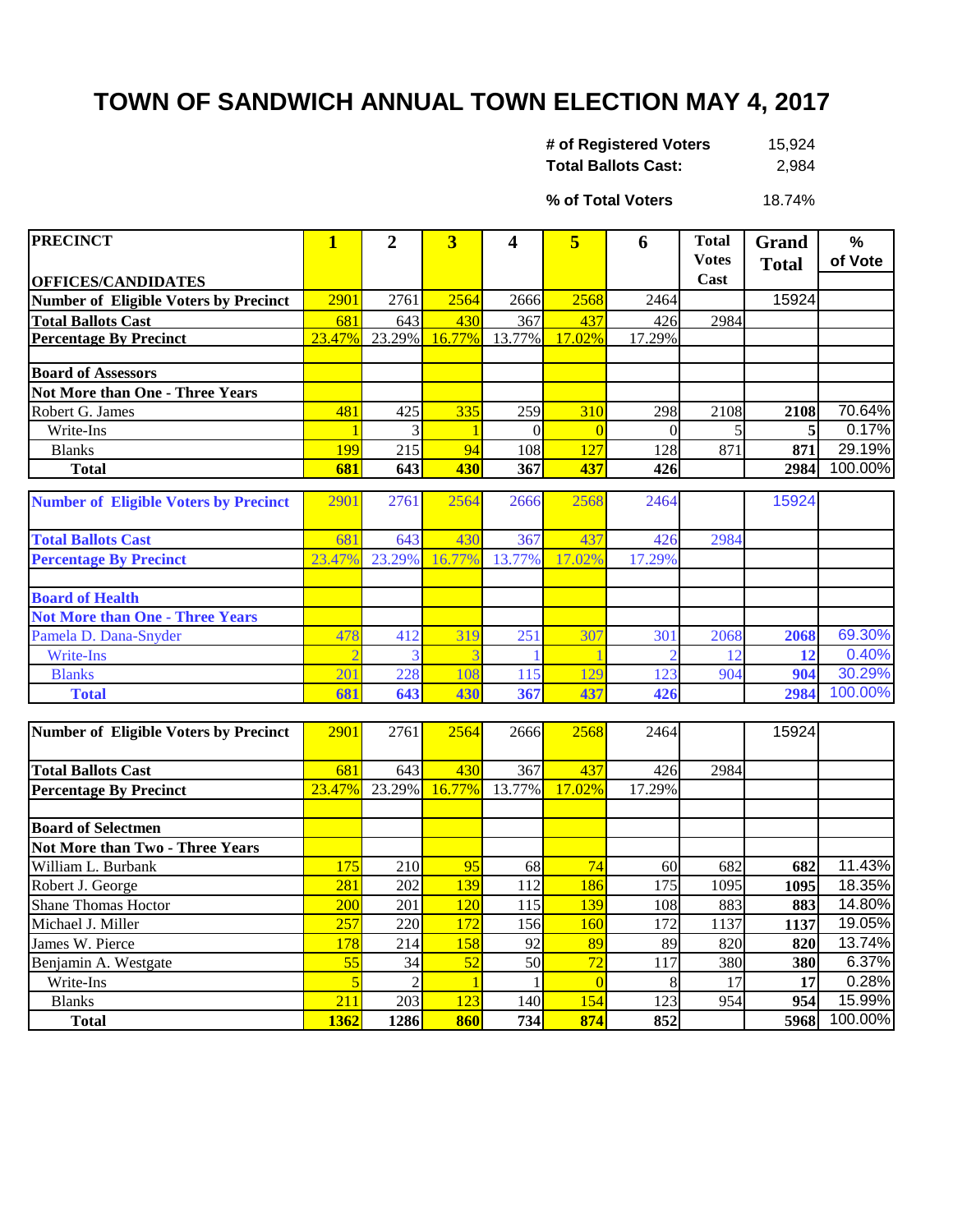| <b>Number of Eligible Voters by Precinct</b> | 2901   | 2761   | 2564   | 2666   | 2568            | 2464   |      | 15924 |         |
|----------------------------------------------|--------|--------|--------|--------|-----------------|--------|------|-------|---------|
|                                              |        |        |        |        |                 |        |      |       |         |
| <b>Total Ballots Cast</b>                    | 68     | 643    | 430    | 367    | 437             | 426    | 2984 |       |         |
| <b>Percentage By Precinct</b>                | 23.47% | 23.29% | 16.77% | 13.77% | 17.02%          | 17.29% |      |       |         |
|                                              |        |        |        |        |                 |        |      |       |         |
| <b>Constable</b>                             |        |        |        |        |                 |        |      |       |         |
| <b>Not More than One - Three Years</b>       |        |        |        |        |                 |        |      |       |         |
| Clyde S. Gill                                | 503    | 438    | 337    | 257    | 304             | 298    | 2137 | 2137  | 71.62%  |
| <b>Write-Ins</b>                             |        |        |        |        |                 |        |      |       | 0.40%   |
| <b>Blanks</b>                                | 175    | 201    | 93     | 109    | 13 <sup>°</sup> | 126    | 835  | 835   | 27.98%  |
| <b>Total</b>                                 | 681    | 643    | 430    | 367    | 437             | 426    |      | 2984  | 100.00% |

| Number of Eligible Voters by Precinct | 2901   | 2761   | 2564       | 2666   | 2568   | 2464   |      | 15924 |         |
|---------------------------------------|--------|--------|------------|--------|--------|--------|------|-------|---------|
|                                       |        |        |            |        |        |        |      |       |         |
| <b>Total Votes Cast</b>               | 681    | 643    | 430        | 367    | 437    | 426    | 2984 |       |         |
| <b>Percentage By Precinct</b>         | 23.47% | 23.29% | 16.77%     | 13.77% | 17.02% | 17.29% |      |       |         |
|                                       |        |        |            |        |        |        |      |       |         |
| <b>Planning Board</b>                 |        |        |            |        |        |        |      |       |         |
| Not More than Two - Three Years       |        |        |            |        |        |        |      |       |         |
| Robert E. King                        | 468    | 403    | 304        | 221    | 276    | 277    | 1949 | 1949  | 32.66%  |
| Robert Prol                           | 326    | 315    | <b>250</b> | 180    | 205    | 222    | 1498 | 1498  | 25.10%  |
| Write-Ins                             |        |        |            |        |        |        |      |       | 0.13%   |
| <b>Blanks</b>                         | 568    | 565    | 305        | 332    | 393    | 350    | 2513 | 2513  | 42.11%  |
| <b>Total</b>                          | 1362   | 1286   | 860        | 734    | 874    | 852    |      | 5968  | 100.00% |

| <b>Number of Eligible Voters by Precinct</b> | 290    | 2761   | 2564   | 2666       | 2568   | 2464   |      | 15924 |         |
|----------------------------------------------|--------|--------|--------|------------|--------|--------|------|-------|---------|
|                                              |        |        |        |            |        |        |      |       |         |
| <b>Total Votes Cast</b>                      | 68     | 643    | 430    | 367        | 437    | 426    | 2984 |       |         |
| <b>Percentage By Precinct</b>                | 23.47% | 23.29% | 16.77% | 13.77%     | 17.02% | 17.29% |      |       |         |
|                                              |        |        |        |            |        |        |      |       |         |
| <b>School Committee</b>                      |        |        |        |            |        |        |      |       |         |
| <b>Not More than Two - Three Years</b>       |        |        |        |            |        |        |      |       |         |
| James J. Dever                               | 319    | 343    | 281    | 175        | 194    | 1781   | 1490 | 1490  | 24.97%  |
| <b>Sean Patrick Rausch</b>                   | 353    | 328    | 230    | 201        | 262    | 276    | 1650 | 1650  | 27.65%  |
| Nancy M. Freeman                             | 284    | 238    | 142    | <b>138</b> | 166    | 159    | 1127 | 1127  | 18.88%  |
| Write-Ins                                    |        |        |        |            |        |        |      |       | 0.10%   |
| <b>Blanks</b>                                | 404    | 375    | 206    | 219        | 252    | 239    | 1695 | 1695  | 28.40%  |
| <b>Total</b>                                 | 1362   | 1286   | 860    | 734        | 874    | 852    |      | 5968  | 100.00% |

| Number of Eligible Voters by Precinct | 2901       | 2761             | 2564   | 2666             | 2568   | 2464   |      | 15924 |         |
|---------------------------------------|------------|------------------|--------|------------------|--------|--------|------|-------|---------|
|                                       |            |                  |        |                  |        |        |      |       |         |
| <b>Total Votes Cast</b>               | 681        | 643              | 430    | 367              | 437    | 426    | 2984 |       |         |
| <b>Percentage By Precinct</b>         | 23.47%     | 23.29%           | 16.77% | 13.77%           | 17.02% | 17.29% |      |       |         |
|                                       |            |                  |        |                  |        |        |      |       |         |
| <b>School Committee</b>               |            |                  |        |                  |        |        |      |       |         |
| Not More than One - Two Years         |            |                  |        |                  |        |        |      |       |         |
| Nancy A. Crossman                     | 233        | 185              | 103    | 110 <sup> </sup> | 149    | 127    | 907  | 907   | 30.40%  |
| Steven P. Moynihan                    | <b>381</b> | 391 <sup>1</sup> | 303    | 216              | 251    | 262    | 1804 | 1804  | 60.46%  |
| Write-Ins                             |            |                  |        |                  |        |        |      |       | 0.10%   |
| <b>Blanks</b>                         | 67         | 66 <sup>1</sup>  | 24     | 41               | 37     | 35     | 270  | 270   | 9.05%   |
| <b>Total</b>                          | 681        | 643              | 430    | 367              | 437    | 426    |      | 2984  | 100.00% |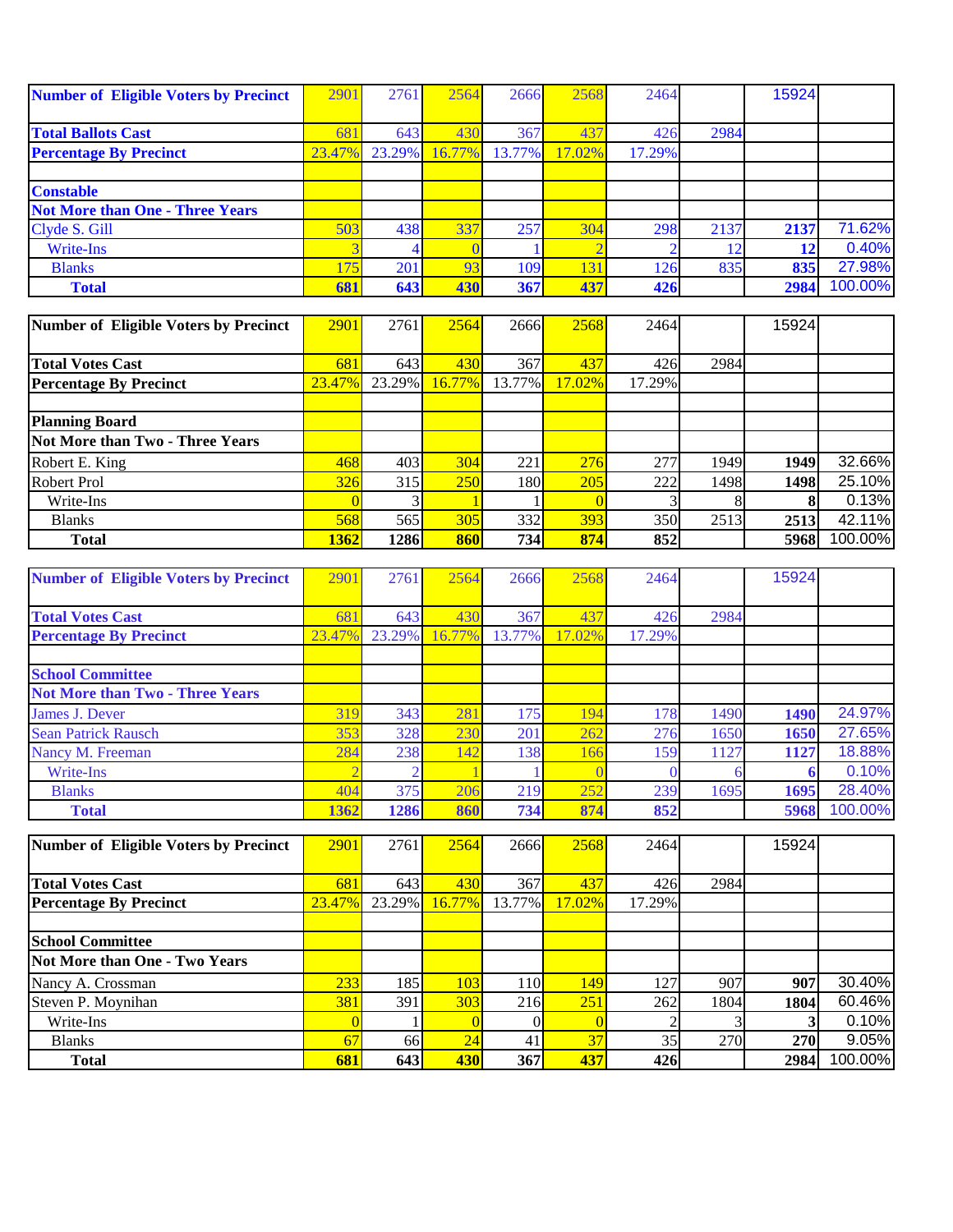| <b>Number of Eligible Voters by Precinct</b> | 290    | 2761   | 2564        | 2666   | 2568   | 2464   |      | 15924 |         |
|----------------------------------------------|--------|--------|-------------|--------|--------|--------|------|-------|---------|
|                                              |        |        |             |        |        |        |      |       |         |
| <b>Total Votes Cast</b>                      | 68     | 643    | 430         | 367    | 437    | 426    | 2984 |       |         |
| <b>Percentage By Precinct</b>                | 23.47% | 23.29% | 16.77%      | 13.77% | 17.02% | 17.29% |      |       |         |
|                                              |        |        |             |        |        |        |      |       |         |
| <b>Library Trustee</b>                       |        |        |             |        |        |        |      |       |         |
| <b>Not More than Three - Three Years</b>     |        |        |             |        |        |        |      |       |         |
| Jennifer B. Tickell                          | 429    | 369    | 316         | 220    | 275    | 277    | 1886 | 1886  | 21.07%  |
| Jeanie M. Vander Pyl                         | 441    | 394    | 293         | 213    | 25(    | 256    | 1847 | 1847  | 20.63%  |
| <b>Mark Wiklund</b>                          | 409    | 369    | 301         | 206    | 249    | 260    | 1794 | 1794  | 20.04%  |
| Write-Ins                                    |        |        |             |        |        |        |      |       | 0.07%   |
| <b>Blanks</b>                                | 764    | 793    | 379         | 461    | 537    | 485    | 3419 | 3419  | 38.19%  |
| <b>Total</b>                                 | 2043   | 1929   | <b>1290</b> | 1101   | 1311   | 1278   |      | 8952  | 100.00% |

| Number of Eligible Voters by Precinct | 2901       | 2761   | 2564      | 2666   | 2568   | 2464   |      | 15924 |         |
|---------------------------------------|------------|--------|-----------|--------|--------|--------|------|-------|---------|
|                                       |            |        |           |        |        |        |      |       |         |
| <b>Total Votes Cast</b>               | 681        | 643    | 430       | 367    | 437    | 426    | 2984 |       |         |
| <b>Percentage By Precinct</b>         | 23.47%     | 23.29% | $16.77\%$ | 13.77% | 17.02% | 17.29% |      |       |         |
|                                       |            |        |           |        |        |        |      |       |         |
| <b>Library Trustee</b>                |            |        |           |        |        |        |      |       |         |
| Not More than One - One Year          |            |        |           |        |        |        |      |       |         |
| Joseph R. Roche                       | 461        | 399    | 319       | 248    | 295    | 292    | 2014 | 2014  | 67.49%  |
| Write-Ins                             |            |        |           |        |        |        |      |       | 0.13%   |
| <b>Blanks</b>                         | 219        | 242    | 111       | 119    | 142    | 133    | 966  | 966   | 32.37%  |
| <b>Total</b>                          | <b>681</b> | 643    | 430       | 367    | 437    | 426    |      | 2984  | 100.00% |

| <b>Number of Eligible Voters by Precinct</b> | 2901         | 2761   | 2564   | 2666   | 2568   | 2464   |      | 15924 |         |
|----------------------------------------------|--------------|--------|--------|--------|--------|--------|------|-------|---------|
|                                              |              |        |        |        |        |        |      |       |         |
| <b>Total Votes Cast</b>                      | 68           | 643    | 430    | 367    | 43'    | 426    | 2984 |       |         |
| <b>Percentage By Precinct</b>                | 23.47%       | 23.29% | 16.77% | 13.77% | 17.02% | 17.29% |      |       |         |
|                                              |              |        |        |        |        |        |      |       |         |
| <b>Weston Memorial Fund</b>                  |              |        |        |        |        |        |      |       |         |
| <b>Not More than One - Three Years</b>       |              |        |        |        |        |        |      |       |         |
| Peter N. Conathan                            | 500          | 444    | 331    | 252    | 303    | 295    | 2125 | 2125  | 71.21%  |
| Write-Ins                                    |              |        |        |        |        |        |      |       | 0.17%   |
| <b>Blanks</b>                                | $18^{\circ}$ | 196    | 99     | 14     | 134    | 130    | 854  | 854   | 28.62%  |
| <b>Total</b>                                 | 681          | 643    | 430    | 367    | 437    | 426    |      | 2984  | 100.00% |

| Number of Eligible Voters by Precinct | 2901      | 2761            | 2564   | 2666   | 2568      | 2464   |            | 15924      |         |
|---------------------------------------|-----------|-----------------|--------|--------|-----------|--------|------------|------------|---------|
|                                       |           |                 |        |        |           |        |            |            |         |
| <b>Total Votes Cast</b>               | 681       | 643             | 430    | 367    | 437       | 426    | 2984       |            |         |
| <b>Percentage By Precinct</b>         | $23.47\%$ | 23.29%          | 16.77% | 13.77% | $17.02\%$ | 17.29% |            |            |         |
|                                       |           |                 |        |        |           |        |            |            |         |
| <b>Question 1 - Road Bond</b>         |           |                 |        |        |           |        |            |            |         |
| Yes                                   | 321       | 305             | 242    | 161    | 197       | 197    | 1423       | 1423       | 47.69%  |
| N <sub>o</sub>                        | 319       | 292             | 175    | 202    | 237       | 216    | 1441       | 1441       | 48.29%  |
| <b>Blanks</b>                         | 41        | 46 <sup> </sup> | 13     |        |           |        | <b>120</b> | <b>120</b> | 4.02%   |
| <b>Total</b>                          | 681       | 643             | 430    | 367    | 437       | 426    |            | 2984       | 100.00% |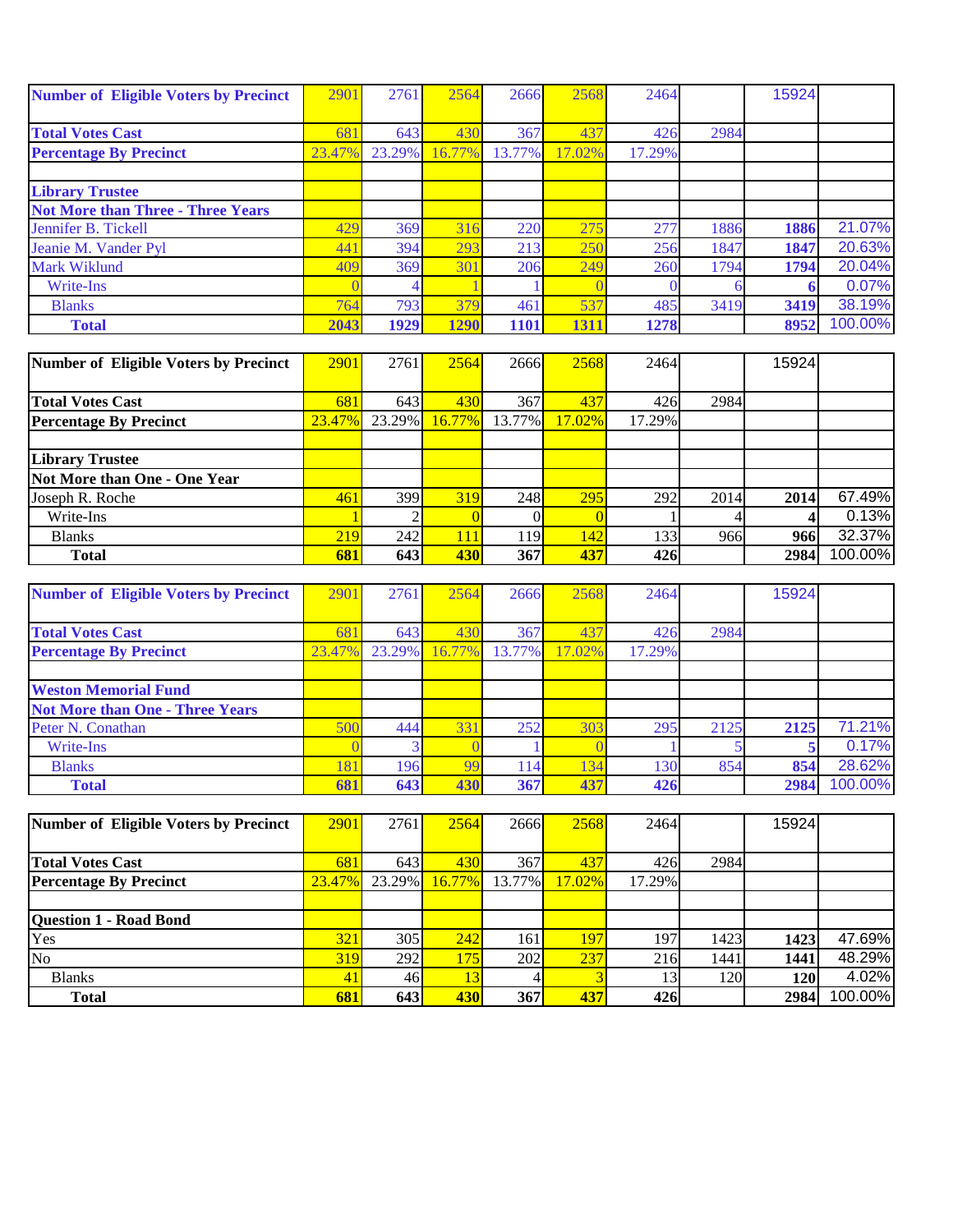| <b>Number of Eligible Voters by Precinct</b> | 290    | 2761   | 2564   | 2666   | 2568   | 2464   |      | 15924 |         |
|----------------------------------------------|--------|--------|--------|--------|--------|--------|------|-------|---------|
|                                              |        |        |        |        |        |        |      |       |         |
| <b>Total Votes Cast</b>                      | 68     | 643    | 430    | 367    | 437    | 426    | 2984 |       |         |
| <b>Percentage By Precinct</b>                | 23.47% | 23.29% | 16.77% | 13.77% | 17.02% | 17.29% |      |       |         |
|                                              |        |        |        |        |        |        |      |       |         |
| Question 2 - Rec Marijuana Ban               |        |        |        |        |        |        |      |       |         |
| Yes                                          | 418    | 425    | 281    | 269    | 286    | 242    | 1921 | 1921  | 64.38%  |
| <b>No</b>                                    | 228    | 184    | 136    | 97     | 149    | 176    | 970  | 970   | 32.51%  |
| <b>Blanks</b>                                | 35     | 34     | 13     |        |        |        | 93   | 93    | 3.12%   |
| <b>Total</b>                                 | 681    | 643    | 430    | 367    | 437    | 426    |      | 2984  | 100.00% |
|                                              |        |        |        |        |        |        |      |       |         |
| Number of Eligible Voters by Precinct        | 2901   | 2761   | 2564   | 2666   | 2568   | 2464   |      | 15924 |         |
|                                              |        |        |        |        |        |        |      |       |         |
| <b>Total Votes Cast</b>                      | 681    | 643    | 430    | 367    | 437    | 426    | 2984 |       |         |
| <b>Percentage By Precinct</b>                | 23.47% | 23.29% | 16.77% | 13.77% | 17.02% | 17.29% |      |       |         |
|                                              |        |        |        |        |        |        |      |       |         |

| <b>Question 3 - Non-Binding PNPS</b> |                         |                  |     |            |     |     |      |      |            |
|--------------------------------------|-------------------------|------------------|-----|------------|-----|-----|------|------|------------|
| Yes                                  | <b>549</b>              | 518 <sup> </sup> | 365 | <b>296</b> | 358 | 335 | 2421 | 2421 | 81.13%     |
| No                                   |                         | 46 <sup> </sup>  | 34  | 40         | 45  | 62  | 289  | 289  | 9.68%      |
| <b>Blanks</b>                        | $\overline{\mathbf{a}}$ | 79               |     | 31         | 34  | 29  | 274  | 274  | 9.18%      |
| <b>Total</b>                         | 681                     | 643              | 430 | 367        | 437 | 426 |      | 2984 | $100.00\%$ |